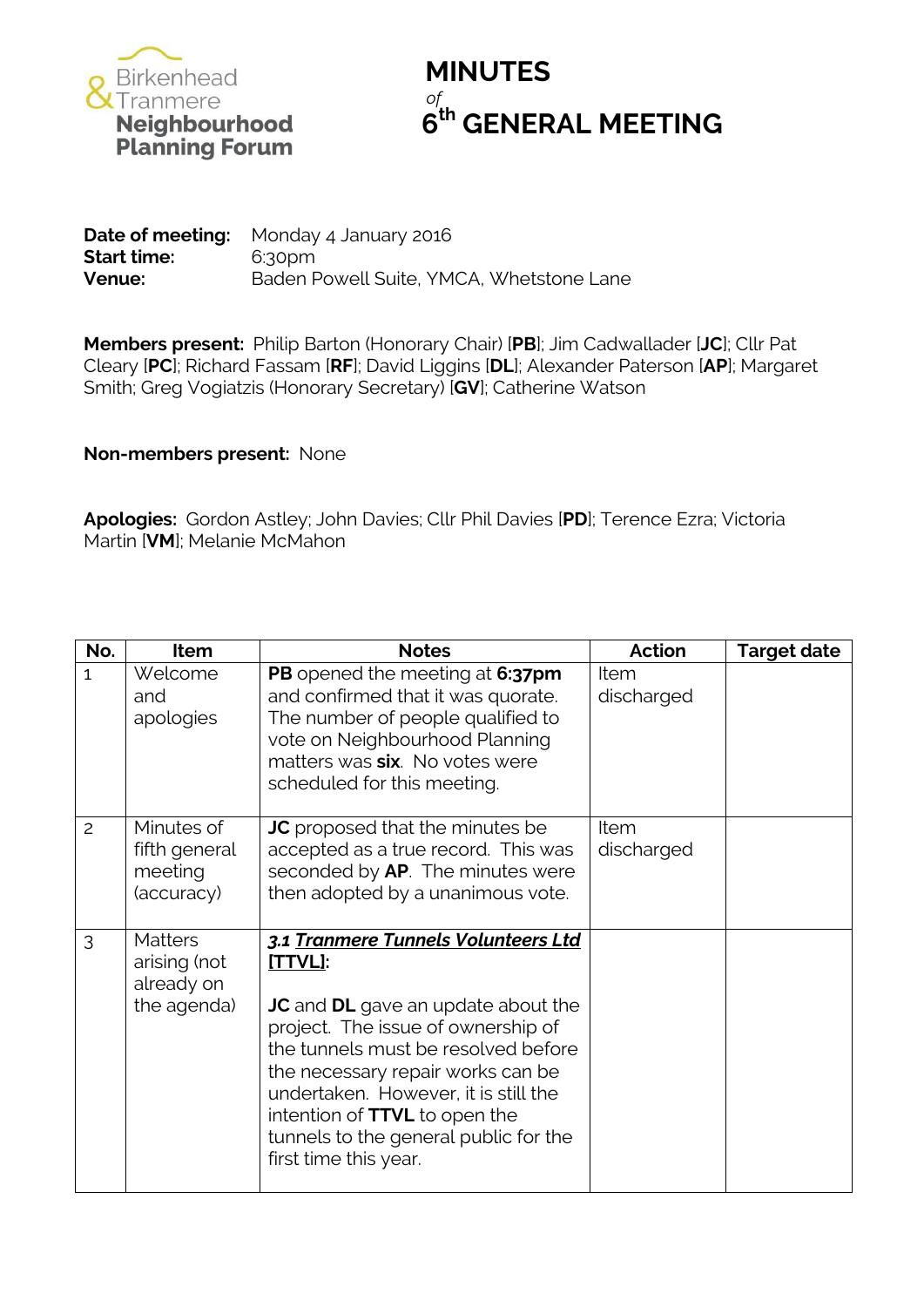| No. | Item                                                                       | <b>Notes</b>                                                                                                                                                                                                                                                                                                                                                                                                                                                                           | <b>Action</b>      | <b>Target date</b> |
|-----|----------------------------------------------------------------------------|----------------------------------------------------------------------------------------------------------------------------------------------------------------------------------------------------------------------------------------------------------------------------------------------------------------------------------------------------------------------------------------------------------------------------------------------------------------------------------------|--------------------|--------------------|
| 3   | <b>Matters</b><br>arising (not<br>already on<br>the agenda)<br>[continued] | There will also be an opportunity for<br>people to contribute to an oral<br>history project. Members are<br>encouraged to enthuse any friends<br>and relatives who may have worked<br>at Cammell Lairds during World War<br>Two or have any knowledge of the<br>use of the tunnels to come forward<br>and share their memories as a part<br>of this exercise.                                                                                                                          | All members        | Ongoing            |
|     |                                                                            | 3.2 Community Facilities:                                                                                                                                                                                                                                                                                                                                                                                                                                                              |                    |                    |
|     |                                                                            | In the light of the difficulties being<br>faced by the Neighbourhood<br>Resource Centre (based at the St<br>Catherine's Community Centre) a<br>general discussion took place about<br>the history of the provision of<br>community facilities in Birkenhead &<br>Tranmere Ward and how these<br>might be provided in the future, with<br>the help of legal powers such as the<br><b>Community Right to Build Order.</b>                                                                |                    |                    |
|     |                                                                            | It was accepted that we can no<br>longer rely upon the UK Government<br>and European Union to fully fund<br>such a project and the community<br>itself must take complete ownership<br>of any such initiative if we are to<br>avoid similar problems arising in the<br>future.                                                                                                                                                                                                         |                    |                    |
| 4   | Membership<br>update                                                       | <b>PB</b> announced that five new<br>members have been accepted and<br>three have resigned (one due to<br>incapacity; two have moved away).<br>A further two members have been<br>deleted because they no longer<br>qualify for membership. PB has<br>written to all five former members,<br>thanking them for their support.<br>The total number of members is<br>therefore unchanged at <b>forty-three</b> .<br>The number of members qualified<br>to vote on Neighbourhood Planning | Item<br>discharged |                    |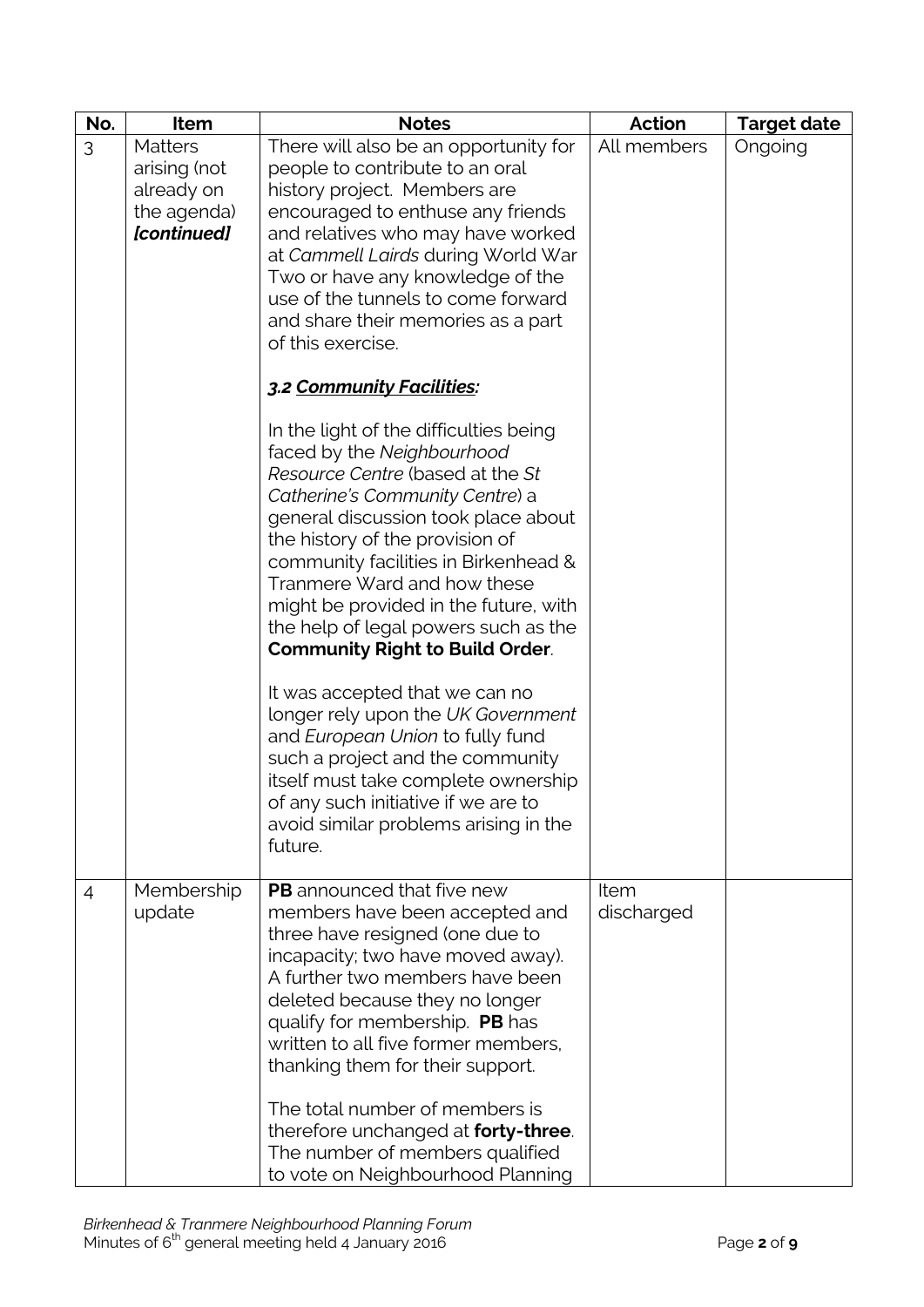| No.            | Item        | <b>Notes</b>                                                          | <b>Action</b> | <b>Target date</b> |
|----------------|-------------|-----------------------------------------------------------------------|---------------|--------------------|
| $\overline{4}$ | Membership  | matters is <b>twenty-nine</b> (a minimum                              |               |                    |
|                | update      | of <b>twenty-one</b> is stipulated in the                             |               |                    |
|                | [continued] | Regulations).                                                         |               |                    |
|                |             |                                                                       |               |                    |
| 5              | Financial   | PB stated that expenditure since 28                                   |               |                    |
|                | update      | September 2015 has comprised the                                      |               |                    |
|                |             | following items:                                                      |               |                    |
|                |             | <b>£120.00</b> paid to YMCA Wirral for                                |               |                    |
|                |             | room hire.                                                            |               |                    |
|                |             | £414.00 to RCD for leaflet                                            |               |                    |
|                |             | delivery.                                                             |               |                    |
|                |             | <b>£74.00</b> for postage (members                                    |               |                    |
|                |             | without e-mail and membership                                         |               |                    |
|                |             | welcome packs)                                                        |               |                    |
|                |             | £600.00 to Brand for website                                          |               |                    |
|                |             | enhancements to handle a large                                        |               |                    |
|                |             | scale public consultation                                             |               |                    |
|                |             | Income comprised only our                                             |               |                    |
|                |             | Neighbourhood Planning Grant                                          |               |                    |
|                |             | [NPG] of £1500.00 (NPG-01674).                                        |               |                    |
|                |             |                                                                       |               |                    |
|                |             | Balance as of 1 January 2016:                                         |               |                    |
|                |             | £1867.62                                                              |               |                    |
|                |             |                                                                       | <b>PB</b>     | <b>ASAP</b>        |
|                |             | Wirral Council is yet to submit an                                    |               |                    |
|                |             | invoice for room hire booked during<br>July 2015. PB has reminded the |               |                    |
|                |             | venue twice and funds may have to                                     |               |                    |
|                |             | be returned to Locality unspent if an                                 |               |                    |
|                |             | invoice is not received very soon.                                    |               |                    |
|                |             |                                                                       |               |                    |
|                |             | <b>PB</b> then provided an update about                               |               |                    |
|                |             | bids made to other funders to                                         |               |                    |
|                |             | support Neighbourhood Planning<br>and other work:                     |               |                    |
|                |             |                                                                       |               |                    |
|                |             | Neighbourhood Planning:                                               |               |                    |
|                |             |                                                                       |               |                    |
|                |             | We applied for two Technical<br>Support Packages [TSP] provided by    |               |                    |
|                |             | the consultancy firm AECOM under                                      |               |                    |
|                |             | contract to the Department for                                        |               |                    |
|                |             | Communities and Local Government                                      |               |                    |
|                |             | <b>[DCLG</b> ]. The TSPs we applied for                               |               |                    |
|                |             | were:                                                                 |               |                    |
|                |             |                                                                       |               |                    |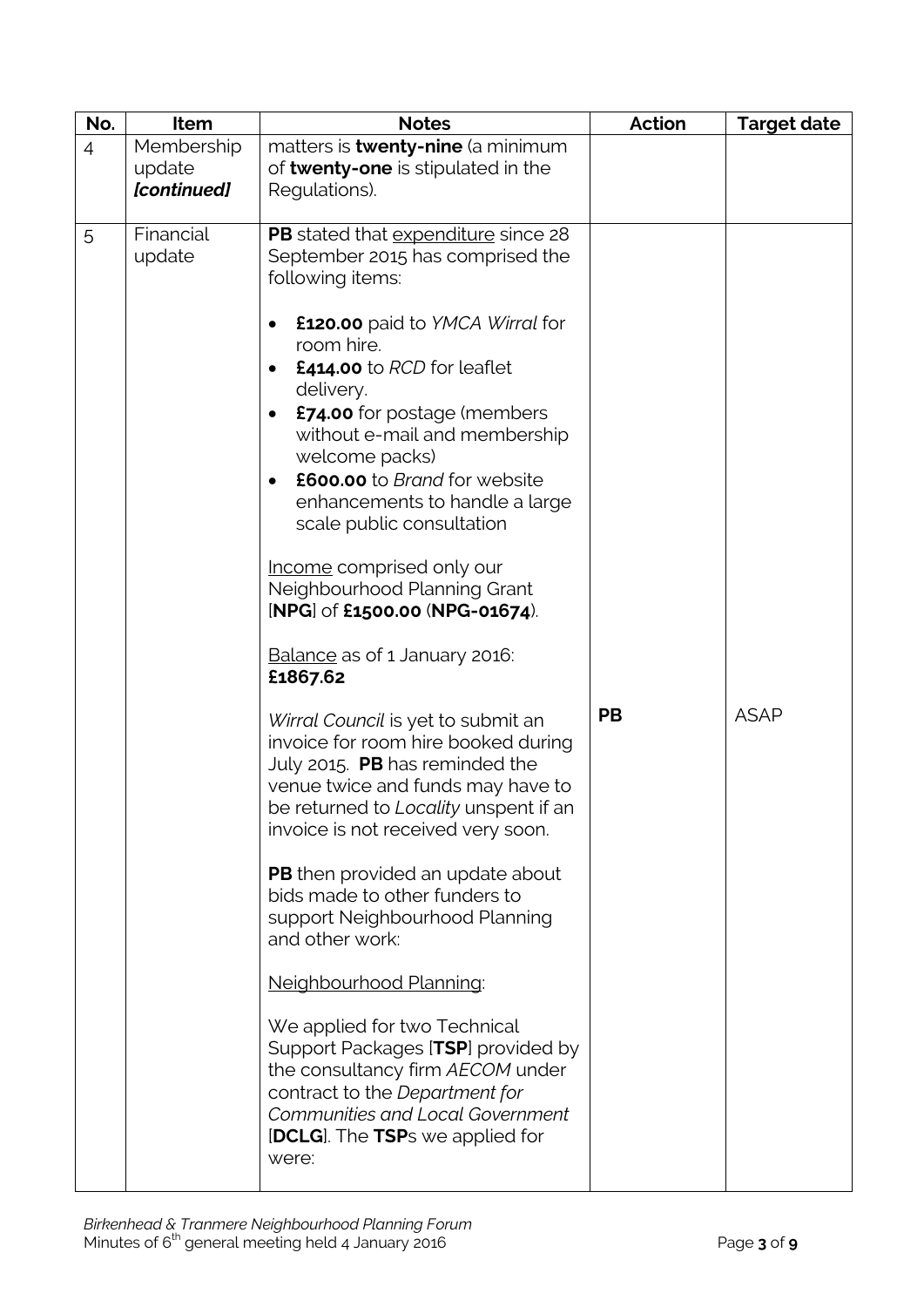| No.<br>Item                             | <b>Notes</b>                                                                                                                                                                                                                                                                                                                                                                                                                                                                                                                                                                                                                                                                                                                   | <b>Action</b>                          | <b>Target date</b> |
|-----------------------------------------|--------------------------------------------------------------------------------------------------------------------------------------------------------------------------------------------------------------------------------------------------------------------------------------------------------------------------------------------------------------------------------------------------------------------------------------------------------------------------------------------------------------------------------------------------------------------------------------------------------------------------------------------------------------------------------------------------------------------------------|----------------------------------------|--------------------|
| Financial<br>5<br>update<br>[continued] | Evidence Base & Policy Review<br>$\bullet$<br>Heritage & Character<br>Assessment<br>The 'Heritage & Character<br>Assessment' TSP has been awarded<br>(see <b>Item 6.2</b> below for details).<br>Upon receiving advice from AECOM,<br><b>PB</b> withdrew the application for the<br>'Evidence Base & Policy Review' TSP<br>because this is normally completed<br>later on during the Neighbourhood<br>Planning process. Instead, PB has<br>applied for the 'Facilitation Support'<br><b>TSP</b> to help us with our full public<br>consultation exercise, which we plan<br>to run during the second quarter of<br>2016.<br>Other work:                                                                                         | <b>PB</b>                              | Ongoing            |
|                                         | Funding bids ref. <b>Item 9</b> of the fifth<br>general meeting:<br><b>The Big Lottery</b><br>Application rejected on the basis<br>that the project would constitute<br>political activity (see Item 9<br>below for more detail).<br><b>Paul Hamlyn Foundation,</b><br>Application rejected.<br><b>Edge Fund</b><br>$\bullet$<br>Application still under<br>consideration.<br>Voluntary donations are always<br>appreciated. General running costs<br>cannot be met from our <b>NPG</b> and<br>are covered by the Management<br>Committee from their own pockets.<br>Donations may be made by<br>electronic bank transfer to:<br>Name of Bank: Yorkshire Bank<br><b>Account number: 44233053</b><br><b>Sort Code: 05-02-45</b> | Management<br>Committee<br>All members | Ongoing<br>Ongoing |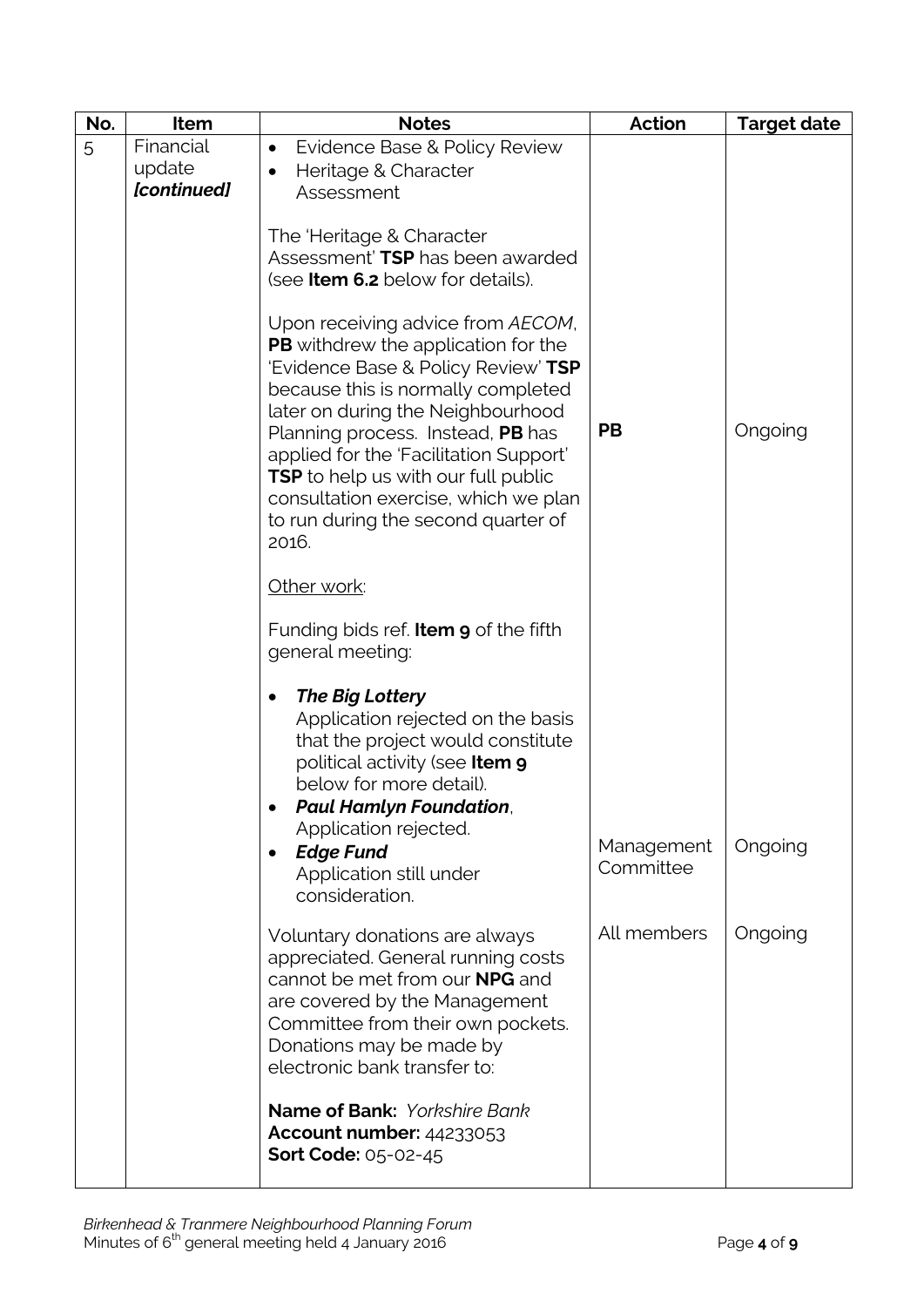| No. | Item          | <b>Notes</b>                                                          | <b>Action</b> | <b>Target date</b> |
|-----|---------------|-----------------------------------------------------------------------|---------------|--------------------|
| 6   | History &     | 6.1 Chairmanship:                                                     | PF            | Ongoing            |
|     | Heritage      |                                                                       |               |                    |
|     | Workgroup     | Peter France [PF] recently asked to                                   |               |                    |
|     | (workgroup 1) | resign his membership of the Forum                                    |               |                    |
|     |               | because he is moving out of the                                       |               |                    |
|     |               | Forum's area of benefit. However,                                     |               |                    |
|     |               | he will remain chair of the Church                                    |               |                    |
|     |               | Road Allotments Association and                                       |               |                    |
|     |               | therefore continues to qualify for                                    |               |                    |
|     |               | enhanced membership as someone                                        |               |                    |
|     |               | who works within the Birkenhead &                                     |               |                    |
|     |               | Tranmere Neighbourhood Area [NA].                                     |               |                    |
|     |               | <b>PF</b> has therefore withdrawn his                                 |               |                    |
|     |               | resignation request and will continue                                 |               |                    |
|     |               | to chair workgroup 1.                                                 |               |                    |
|     |               | 6.2 Heritage and Character                                            |               |                    |
|     |               | Assessment:                                                           |               |                    |
|     |               |                                                                       |               |                    |
|     |               | On 7 December 2015 workgroup 1                                        |               |                    |
|     |               | met with AECOM consultants Jon                                        |               |                    |
|     |               | Rooney [JR], Clara Turlington [CT]                                    |               |                    |
|     |               | (both via telephone link) and                                         |               |                    |
|     |               | Danielle Reeves [DR] (in person),                                     |               |                    |
|     |               | who have been commissioned by                                         |               |                    |
|     |               | <b>DCLG</b> to prepare a 'heritage and                                |               |                    |
|     |               | character assessment' for the NA.                                     |               |                    |
|     |               | Attending as observers were David<br>Allen and Elizabeth Davey of the |               |                    |
|     |               | <b>Wirral Conservation Areas Forum</b>                                |               |                    |
|     |               | [WCAF]                                                                |               |                    |
|     |               |                                                                       |               |                    |
|     |               | <b>JR</b> chaired the meeting and                                     |               |                    |
|     |               | informed the workgroup that the                                       |               |                    |
|     |               | Forum qualifies for the maximum                                       |               |                    |
|     |               | possible level of support. DR will                                    |               |                    |
|     |               | start her fieldwork early in January                                  |               |                    |
|     |               | 2016 and CT will oversee the                                          |               |                    |
|     |               | production of the final report, which                                 |               |                    |
|     |               | should be signed off by <b>JR</b> in early                            |               |                    |
|     |               | April 2016.                                                           |               |                    |
|     |               | <b>PB</b> made it clear to <b>DR</b> , <b>CT</b> and <b>JR</b>        | Workgroup 1   | Ongoing            |
|     |               | that the Forum seeks outcomes that                                    | members       |                    |
|     |               | will assist in the production of a                                    |               |                    |
|     |               | 'local list' of currently unprotected                                 |               |                    |
|     |               | historic buildings and other features,                                |               |                    |
|     |               | as well as assisting <b>WCAF</b> in the                               |               |                    |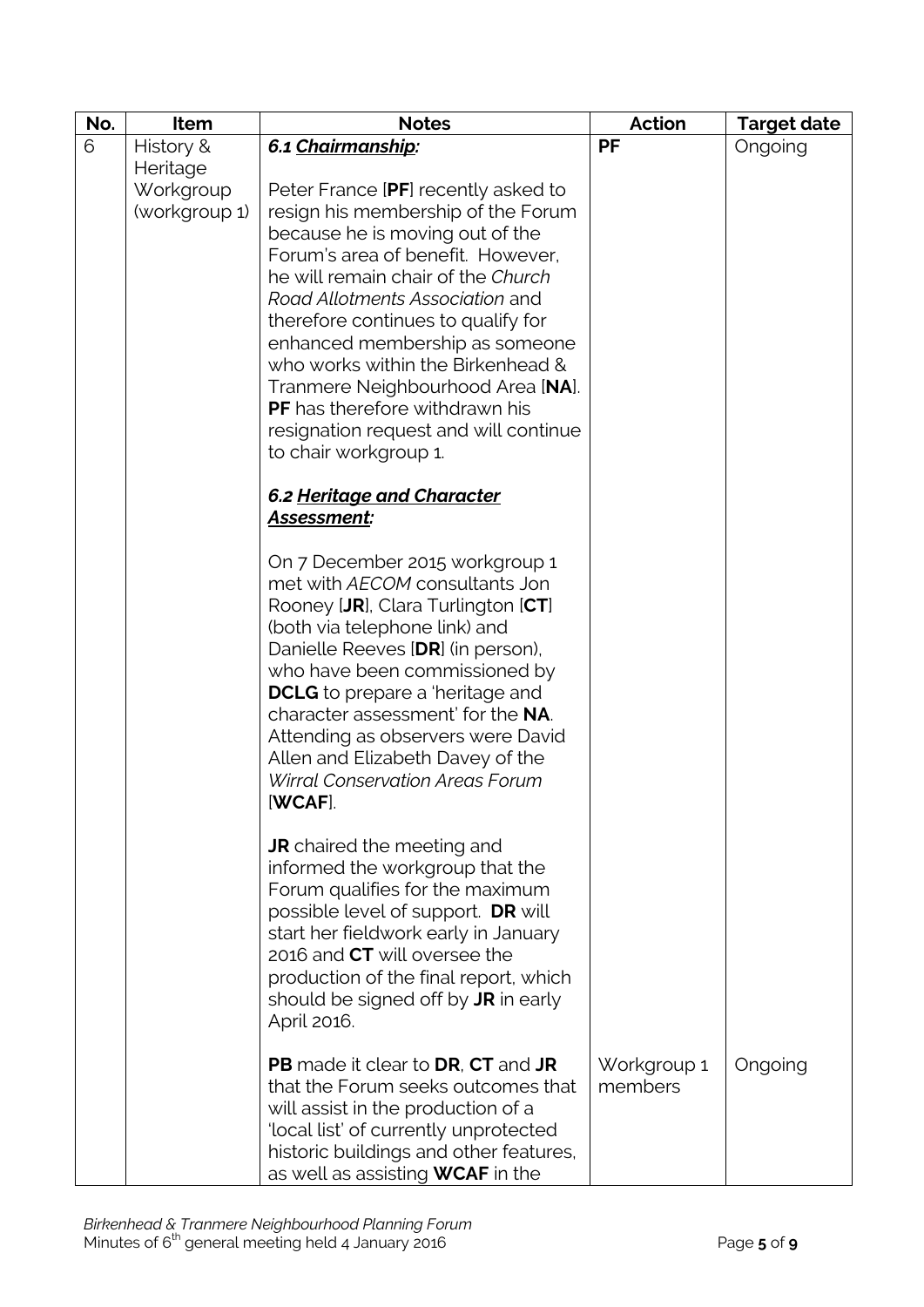| No.<br>Item                                                                     | <b>Notes</b>                                                                                                                                                                                                                                                                                                                                                                                                                                                                                                                                                                                                                                                                                                                                                                                                                                                                                                                                                                                                                                                 | <b>Action</b>                 | <b>Target date</b> |
|---------------------------------------------------------------------------------|--------------------------------------------------------------------------------------------------------------------------------------------------------------------------------------------------------------------------------------------------------------------------------------------------------------------------------------------------------------------------------------------------------------------------------------------------------------------------------------------------------------------------------------------------------------------------------------------------------------------------------------------------------------------------------------------------------------------------------------------------------------------------------------------------------------------------------------------------------------------------------------------------------------------------------------------------------------------------------------------------------------------------------------------------------------|-------------------------------|--------------------|
| 6<br>History &<br>Heritage<br>Workgroup<br>(workgroup 1)<br>[continued]         | production of a management plan<br>for Clifton Park Conservation Area.<br><b>JR</b> gave some limited reassurance<br>that this would be achieved.<br><b>JR</b> indicated that <b>DR</b> may wish to<br>conduct some public consultation as<br>part of her fieldwork. However, PB<br>pointed out that this should ideally<br>be done as part of the major public<br>consultation planned for later this<br>year. Otherwise, people may not<br>understand the importance of<br>getting involved. PB agreed to<br>prioritise the 'Facilitation Support'<br>TSG application in an attempt to                                                                                                                                                                                                                                                                                                                                                                                                                                                                     |                               |                    |
| Planning<br>$\overline{7}$<br><b>Applications</b><br>Workgroup<br>(workgroup 2) | align all consultation efforts.<br>PB explained that, now the Forum<br>has been designated by the Council<br>as the statutory neighbourhood<br>forum for the NA, we are formally<br>consulted about all planning<br>applications made within the NA.<br>This will now be a permanent<br>responsibility for the Forum. PB, as<br>a chartered town planner, is the<br>natural person to co-ordinate this<br>work and has agreed to do so. VM<br>has already joined workgroup 2. RF<br>and GV volunteered during the<br>meeting. This gives good<br>geographic coverage of the<br>northerly part of the NA. Members<br>living in the vicinity of Mersey Park<br>and St Catherines Hospital are<br>encouraged to consider joining<br>workgroup 2 in order to improve its<br>geographic coverage. Internet<br>access will be a necessity for<br>membership of workgroup 2<br>because application documents can<br>only reasonably be accessed online<br>(otherwise members would need to<br>travel to Wallasey Town Hall to view<br>each paper application file). | All<br>workgroup 2<br>members | Ongoing            |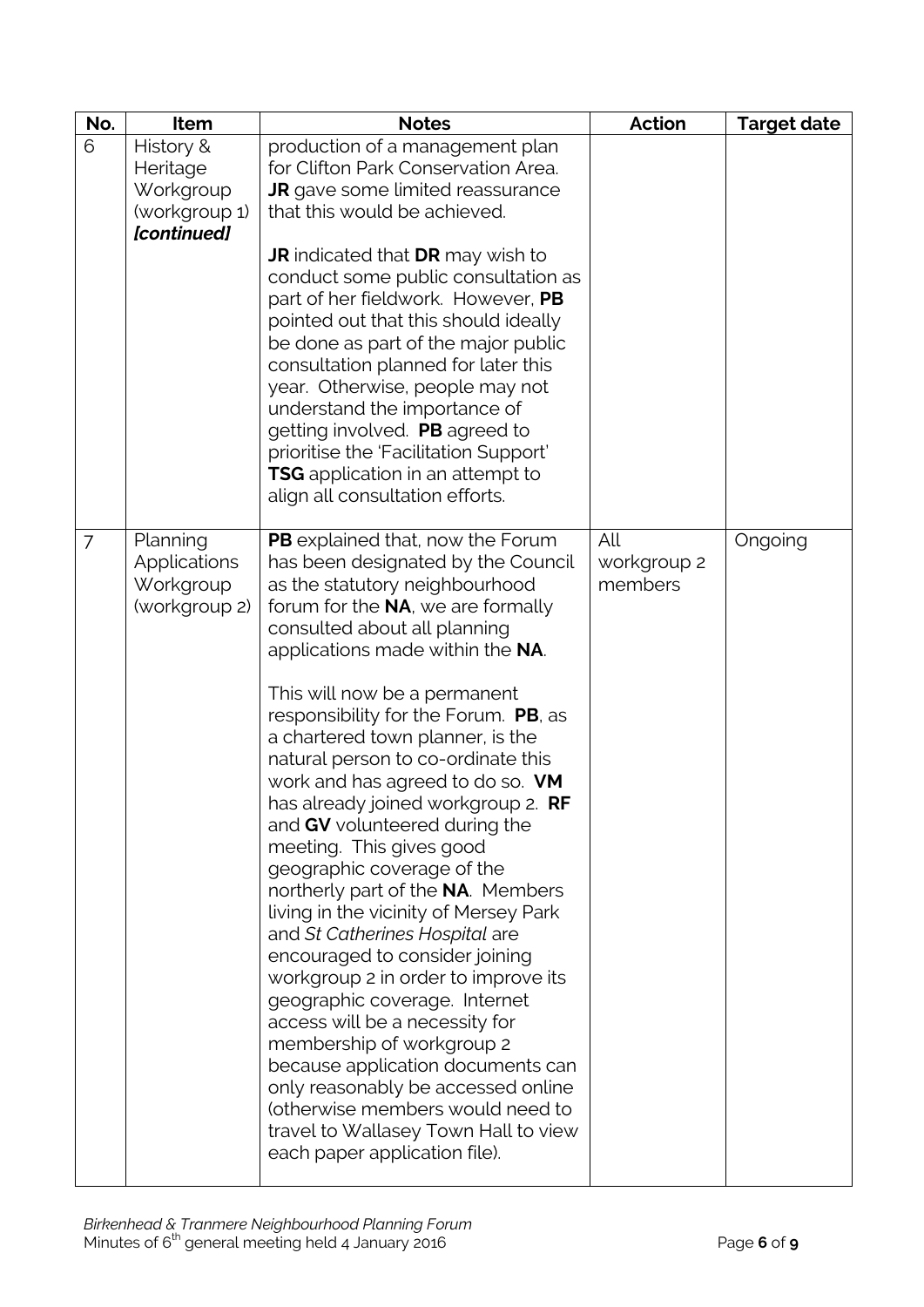| No.            | Item                                                                  | <b>Notes</b>                                                                                                                                                                                                                                                                                                                                                                                                                                                                                                                                                                                                                                         | <b>Action</b>           | <b>Target date</b> |
|----------------|-----------------------------------------------------------------------|------------------------------------------------------------------------------------------------------------------------------------------------------------------------------------------------------------------------------------------------------------------------------------------------------------------------------------------------------------------------------------------------------------------------------------------------------------------------------------------------------------------------------------------------------------------------------------------------------------------------------------------------------|-------------------------|--------------------|
| $\overline{7}$ | Planning<br>Applications<br>Workgroup<br>(workgroup 2)<br>[continued] | The existence of workgroup 2 does<br>not, of course, prevent any member<br>from submitting his or her own<br>personal comments about any<br>planning application to the Council.                                                                                                                                                                                                                                                                                                                                                                                                                                                                     |                         |                    |
| 8              | <b>Pocket Parks</b>                                                   | PB, GV and PC (along with other<br>members and These Streets Are Our<br>Streets) discussed the potential for<br>submitting Pocket Park applications<br>in response to a <b>DCLG</b> funding<br>opportunity. PB met with Council<br>officers and the Council responded<br>by refusing to support applications<br>on any of the plots it owns. The<br>reasons given were because they<br>were already allocated for housing<br>or were otherwise "required" for<br>future development.                                                                                                                                                                 |                         |                    |
|                |                                                                       | <b>PB</b> subsequently received an<br>unsolicited approach from Tesco<br>inviting him to put forward the one<br>remaining site - between Raffles<br>Road and Whetstone Lane - for<br>funding provided by Tesco's own<br>community funding scheme.                                                                                                                                                                                                                                                                                                                                                                                                    | <b>PB</b>               | Ongoing            |
| 9              | Community<br>Governance<br><b>Review</b>                              | An application for funding to support<br>an educational campaign about<br>reparishing Birkenhead & Tranmere<br>Ward and to secure a qualifying<br>petition to present to the Council<br>was refused by The Big Lottery on<br>the basis that it would constitute<br>political activity.<br>This decision is strongly disputed by<br>the Management Committee<br>because the Forum is not a political<br>organisation. More than 50% of<br>members express no political<br>allegiance at all and of those who<br>do, a wide spectrum of political<br>views is represented.<br>Moreover, we would be exercising a<br>community right equivalent to that | Management<br>Committee | Ongoing            |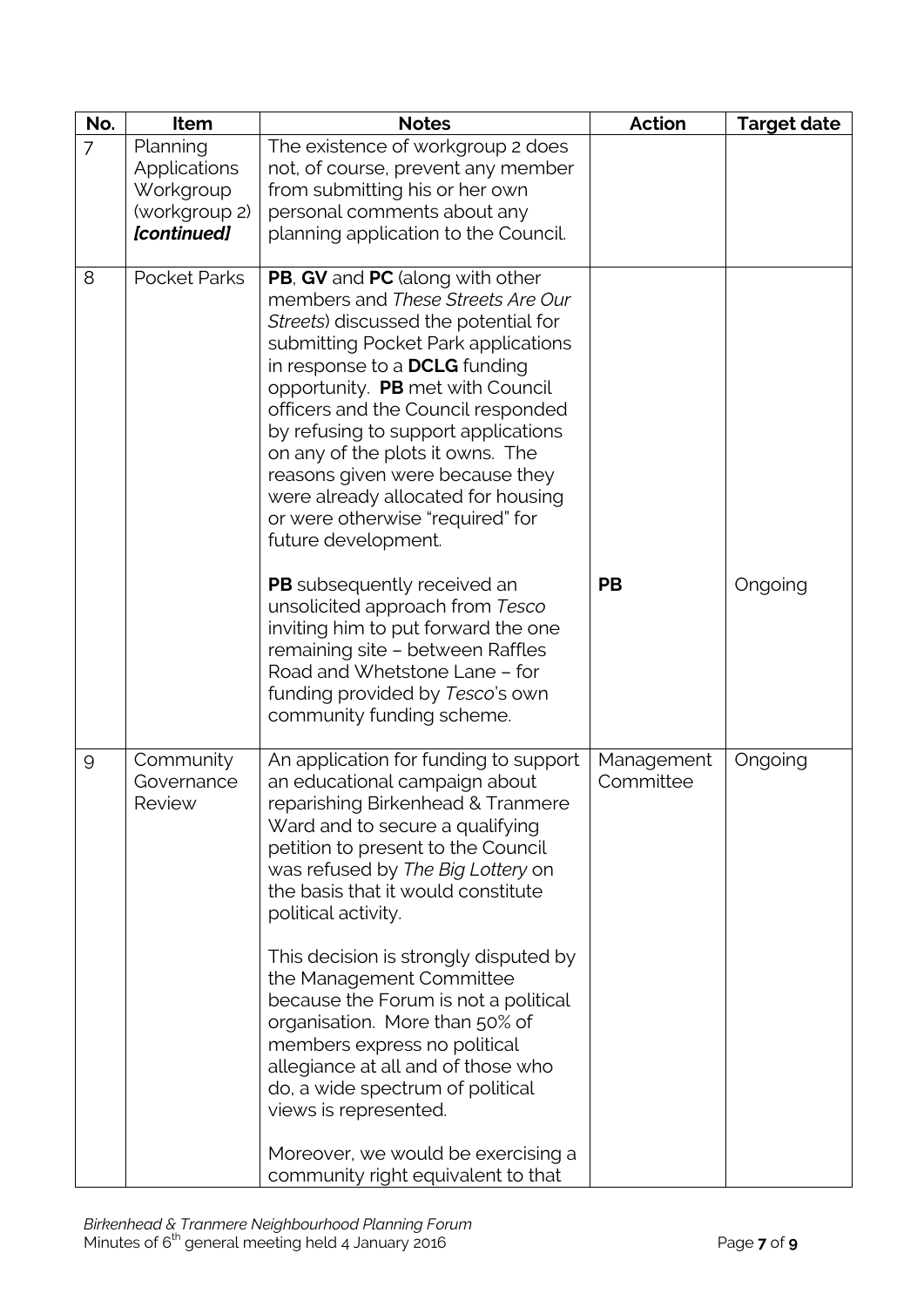| No. | Item                                                    | <b>Notes</b>                                                                                                                                                                                                                                                                                                                                                                                                                                                                                                                                                                        | <b>Action</b>                         | <b>Target date</b>  |
|-----|---------------------------------------------------------|-------------------------------------------------------------------------------------------------------------------------------------------------------------------------------------------------------------------------------------------------------------------------------------------------------------------------------------------------------------------------------------------------------------------------------------------------------------------------------------------------------------------------------------------------------------------------------------|---------------------------------------|---------------------|
| 9   | Community<br>Governance<br>Review<br><b>[continued]</b> | which allows us to produce a<br>Neighbourhood Development Plan<br><b>[NDP</b> ]. If it is political activity to<br>request a community governance<br>review then this brings into question<br>the status of other activities<br>involving the use of community<br>rights.<br>If upheld, this decision would very<br>severely restrict the sources of<br>funding available to the Forum.<br><b>Frank Field DL MP</b> has agreed to<br>write to the Chief Executive of The<br>Big Lottery in an effort to persuade<br>her to revisit this decision.                                   |                                       |                     |
| 10  | Hamilton<br>Square<br>Conservation<br>Area              | A public meeting will be held in the<br><b>Council Chamber of Birkenhead</b><br>Town Hall at 6pm on Monday 18<br>January 2016 to discuss the<br>establishment of a Conservation<br>Area Advisory Committee and/or a<br>Friends of Hamilton Square group.<br>David Ball, the Council's Head of<br>Regeneration and Planning, has<br>requested to attend and address the<br>meeting.<br>Anyone interested in attending can<br>order a ticket at this online address:<br>http://www.eventbrite.com/e/what<br>-future-for-hamilton-square-<br>conservation-area-tickets-<br>20102955481 |                                       |                     |
| 11  | Where Are<br>You Coming<br>From?<br>workshops           | Two consultation workshops were<br>held in November and the notes<br>have been published on our<br>website. These notes will form the<br>basis for designing the public<br>consultation questionnaire later this<br>year. PB asked PC and, in his<br>absence, PD to consider whether<br>the experience of party workers                                                                                                                                                                                                                                                             | PC, PD and<br>Management<br>Committee | 29 February<br>2016 |